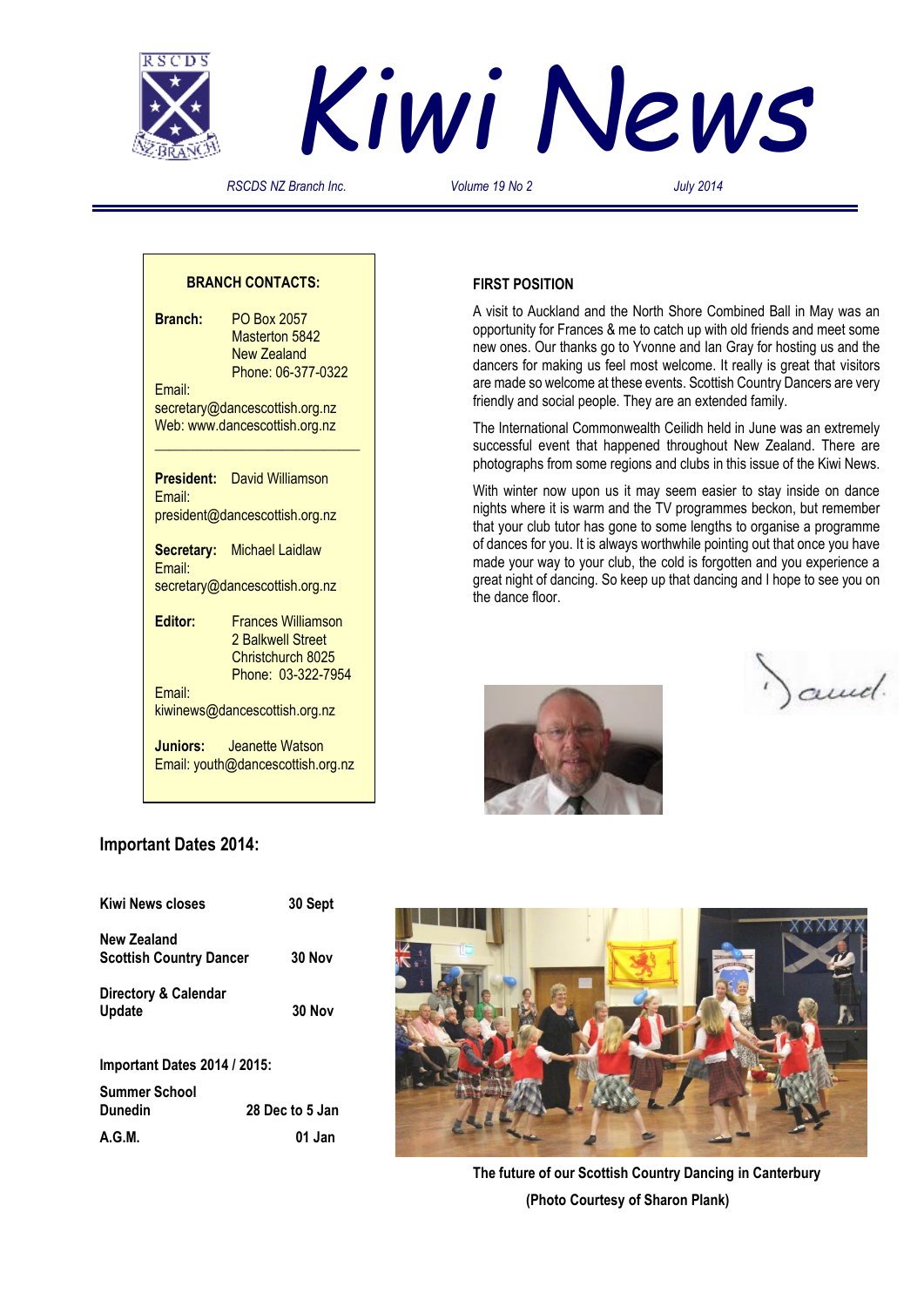#### **WELLINGTON REGION**

## **Johnsonville SCD Club**

The Johnsonville SCD Club is enjoying a good year (46 members), with many new dancers from our beginners' classes joining the club, and some moving on to join other local clubs.

This is the second year in a row we have retained a significant number of new dancers, and it has brought new life and vitality to our club as well as new challenges. Our club ceilidh at the start of the dancing year was an opportunity for existing club members to get to know each other better socially, and our weekly newsletter helps build a club community. Secretary Pat Reesby continues to send out newsletters which inform, entertain and bring us all together. Contributed items from club members about their travels or dance experiences add to our sense of community.

One of our challenges this year has been to ensure club nights are fun and engaging for all, from beginning dancers to the more experienced. Tutor Rod Downey is working hard to offer a graduated programme that tries to take into account people's different learning styles. From earlystart step practice for newer dancers, through a 'briefing only' dance before supper, we finish the night with a challenging dance for more experienced dancers.

Melva Waite and Ann Oliver have kindly stepped in as guest tutors during Rod's work trips overseas, and give our members different learning opportunities. Thanks to club members who have taken on the responsibility of turning up early to unlock and set up the hall for them – in particular, Elizabeth Ngan and Laurence Black.

Tartan nights throughout the year introduce our new dancers to social dancing, and give them the opportunity to meet dancers from other clubs. It also gives us a good excuse to bring in a band! This year's first tartan night, in April, was a lot of fun for all dancers - new through to experienced. It was a pleasure to welcome visitors from other clubs who joined us for a great night's dancing to music from Peter Elmes, John Smith, Lynne Scott and Aileen Logie. John Patterson and Pat Reesby put on their club-videographer hats, recording videos of dances for those who like to learn visually.

Here's one (The Merry Oddfellows):

#### [www.youtube.com/watch?v=TH3Gqh4WeV4](http://www.youtube.com/watch?v=TH3Gqh4WeV4)

We're now looking forward to our next tartan night on July 21, leading us into our annual dance on August 23. Please join us if you're in the neighbourhood!

Kristin Downey Johnsonville SCD Club President

## GLENDARROCH CLUB DANCE

**is being held on**

**Saturday 20 September 2014 at 5.30pm**

**in**

**Wanganui Girls College Hall Jones Street Wanganui**

## **Hamilton Scottish Country Dance Club – Change of Venue:**

Hamilton Scottish Country Dance Club will be changing halls for club night.

As from Wednesday, 16 July 2014, the new venue will be the YWCA Hall, Corner Pembroke and Clarence Streets, Hamilton, at the usual time of 7:00pm.



## **Mainstream Classes**

One of the bugbears for organisers of Day Schools, Weekend School and Summer Schools is helping dancers to choose the right class to attend.

An aspect of this is the label "**Intermediate**". This gives dancers the impression that they have progressed about **half way** up the SCD ladder and that the final goal for **everyone** is the Advanced Class!

Not so! An Intermediate dancer is not just halfway there! They are there! They are a competent dancer able to participate comfortably at Club and Regional functions without having to progress any further! They are actually a **Mainstream** dancer.

The **Mainstream** ("Intermediate") level of dancing encompasses all the steps and formations covered at the "Elementary" stage except that it includes all the **variations** such as: half right and lefts, half reels of three, diagonal reels of four, the knot ( as a variation on allemande), Rondel (as a variation on arches) and so on. You can imagine, even from this very brief description, that the **Mainstream** ("Intermediate") includes a huge syllabus of work. Any dancer who can perform the steps and formations under this label will be a **competent** SCDer able to attend any ball or dance and get up and do all the dances on the programme.

I would suggest that most of the dancers in the WBoP Region are operating as **Mainstream** dancers and, in terms of enjoying themselves, participate perfectly well in all our Region activities. There is no need for them to go any further, although the term Intermediate implies that they should!

If we used the label **Mainstream** instead of Intermediate, it would not be so hard to persuade dancers that that was the appropriate level for them to be in.

Let's leave the **Advanced Class** for those dancers who want perfection in everything: executing perfect steps and formations, managing perfect transitions from one step to another and one formation to another and learning some tricky moves that should never appear on a ball programme like "The (dreaded) Tournee"!

The term Intermediate therefore needs to be changed to something that describes this level of dancing more accurately. We should call it the **Mainstream Class**.

I am sure that both dancers and teachers would feel that it was a much better description of their abilities as a dancer!

 **Ruary Laidlaw**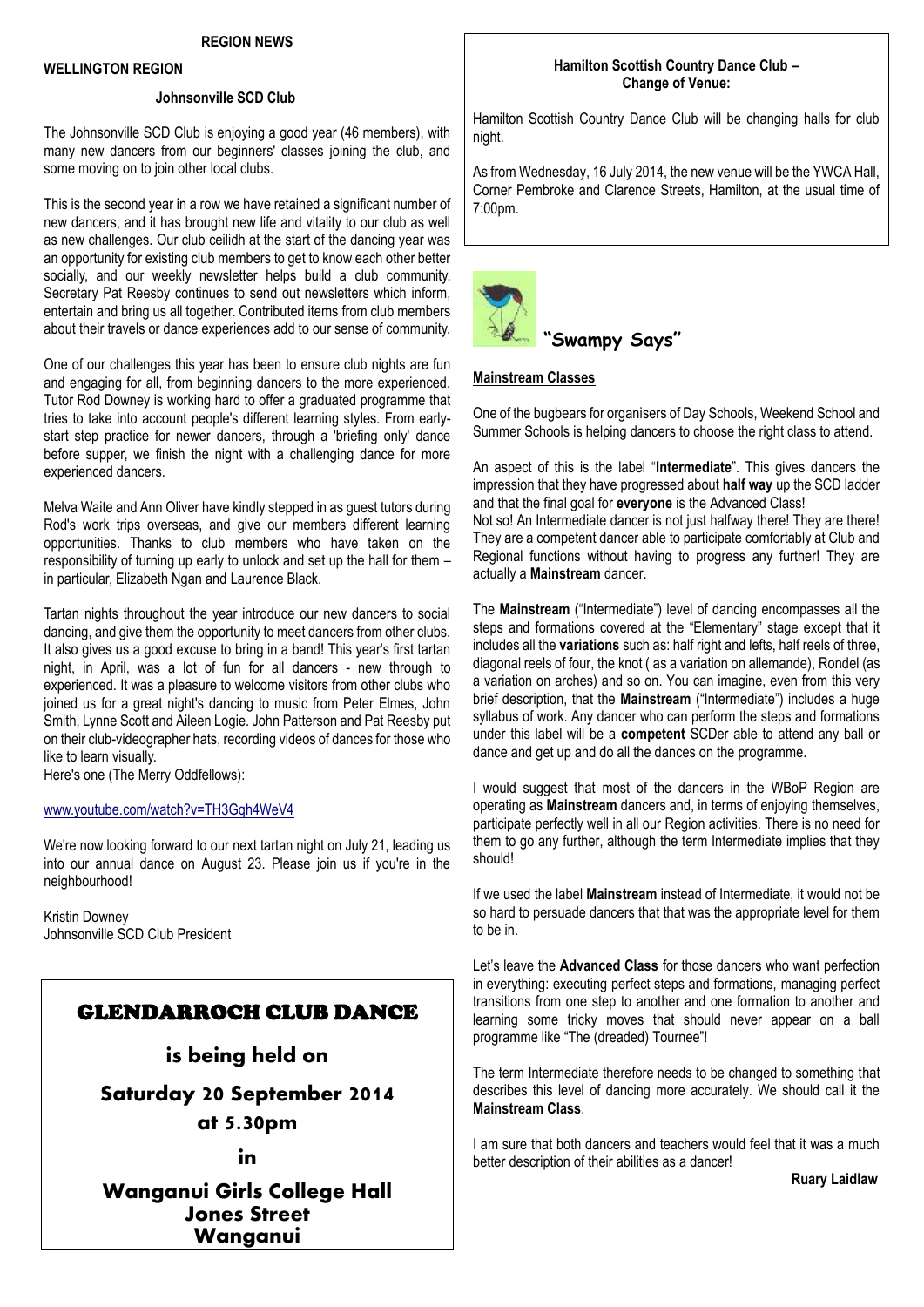## **LOWER HUTT'S GROWING TEACHERS**

There's something in the water in the Hutt Valley. Lower Hutt Club in the last few years has cultivated six more fully-qualified teachers and they all dance there.

The club has practiced for many years the rotation of its teachers. Every three to five years there has been a change at the helm. When Damon started dancing there in 1969 Gary Morris was teaching. Mairi Malcolm taught the club, as has Barbara Gill, Chris Kelly, Kath Burn, the Laidlaws (shared the teaching duties), and Carol Smith…the list goes on. Perhaps this practice has contributed to the fact that the club has remained strong in number and members are frequently seen at Saturday evening (and afternoon) dances both within and without the Region and at Summer Schools and Weekend Schools around the country.

**Elizabeth Ferguson and Damon Collin** are the old hands at the club nowadays. They have had their certificates since Adam played Half Back for the All Blacks, and both have encouraged any would-be teachers with their generous sharing of teaching time at club, and open, honest, gentle guidance along the way. They have both taught at Summer Schools, Winter School (in Oz), day and weekend schools and they are still being asked for classes: Elizabeth has taken classes for the Wellington Region recently and Damon is teaching at the next Summer School in Dunedin 2015. While their commitment to supporting potential teachers has been great, the patience of club members has also been critical and we thank them for that – six times over! They are surely doing their best to support the objects of the RSCDS.

Susanna van der Gulik, Catherine McCutcheon, Gaye Collin, and Diane Bradshaw were next to take the plunge and just recently, at the last Summer School in Hamilton, Andrea Wells and Iain Matcham joined the growing group with their Full Certificate. It's a very exciting time for the Lower Hutt Club, having so many teachers available for now and into the future. They range in age from 28 to 60 mumble, mumble.

#### **Catherine McCutcheon**:

Soon after becoming fully qualified, Catherine was asked to take the Lower Hutt Club and taught for three years from 2011 to 2013. She also took the Elementary Class in Wellington at the Queen's Birthday Weekend School. She has also done some relief teaching at a couple of clubs. Catherine handed over the teaching position this year and is planning a big OE with husband Errol, which will include time in Scotland.

#### **Susanna van der Gulik**:

A busy Mum of 4 and a half children, Susanna has helped out at the Lower Hutt Club with the new dancers (how does she fit it in?) and is currently teaching the Region Elementary Class here in Wellington. Susanna's eldest son, Thomas, has joined the children's class at Lower Hutt this year, so Susanna is helping to grow our club in more ways than one!

## **Gaye Collin**:

Gaye has also been busy on the teaching front; mainly outside of Wellington. The Elementary/ Intermediate Class at Summer School in Hamilton, the Advanced Social Class at Fairlie in Christchurch and several day and evening stints in Napier, Wanganui, and the exotic (Coffs' Harbour in NSW), as well as the Wellington Region Elementary Class last year. She is currently having a ball teaching the Lower Hutt club with hubby, Damon.

## **Diane Bradshaw**:

Diane has also had several teaching appointments since becoming qualified. She was the first of the new teachers to take a class for the Wellington Region. She also taught at the Jam Camp in Christchurch, and her love of teaching children doesn't stop there – she took over the Children's Class at Lower Hutt from Gaye six years ago and has watched some of her pupils join the adults' class at Lower Hutt. Diane has also

been invited to teach at the Queen's Birthday Weekend School in Tauranga in 2015.

#### **Andrea Wells**:

Andrea (just qualified) has been teaching dances at the Tawa Club (with Maureen Robson, her mentor) and has taken the Ngaio Club during Melva Waite's absence. They obviously have a great deal of confidence in Andrea and their clubs enjoy her style of teaching. Andrea has accepted several invitations from Eastbourne to be their guest tutor. She and Iain have taken an evening with a Girls Brigade group this year and have been active in many demonstrations to promote dancing and attract new members to Lower Hutt.

#### **Iain Matcham**:

Iain is currently the primary tutor at the Eastbourne Club, where he has been teaching for several years. He has also taken an intermediate group at Lower Hutt for the first month of the season. Iain's talents of course are split, as he plays the violin. He plays in several bands, providing music for our wonderful pastime, and writes music as well. He is currently putting together the Lower Hutt Club's 60<sup>th</sup> Anniversary Dance Book (with wife Glenna), which will be available in September.

\*\*\*\*\*\*\*\*\*\*\*\*\*\*\*\*\*\*\*\*\*\*\*\*\*\*\*\*\*\*\*\*\*\*\*\*\*\*\*\*\*

This year is a very special one for the Club: 60 years of dancing…so our Diamond Anniversary! We'd like you to come along and join our celebrations. We'd also like to say a big "thank you" to Iain Matcham for contacting Marian Anderson and securing her agreement to come and play for this year's formal at the Knox Church Hall on the 13<sup>th</sup> September (along with her partner, Max).

This weekend of celebrations also includes a brunch out on the Sunday to chat about old times, which will be held at The Angus Inn, right in the middle of Lower Hutt. Billets are offered to dancers outside of the Wellington area (contact Gaye Collin: [g-d.collin@slingshot.co.nz\)](mailto:g-d.collin@slingshot.co.nz) by Lower Hutt Club members, so come along and join in this wonderful evening of Music by the amazing Marian Anderson and Max Ketchin. Be part of the ongoing history, and meet up with dancers from all round the country.



Lower Hutt's 8 teachers.

## **WAIKANAE SCOTTISH COUNTRY DANCE CLUB**

On Friday 5 September from 7:30 pm, the Waikanae Scottish Country Dance Club is celebrating its 39th birthday at Kapanui School Hall in Rimu Street, Waikanae.

Our "Spring Tartan" evening will feature live music by Peter Elmes, Aileen Logie and Don McKay, so wear your best tartan and/or dress up for our Spring theme.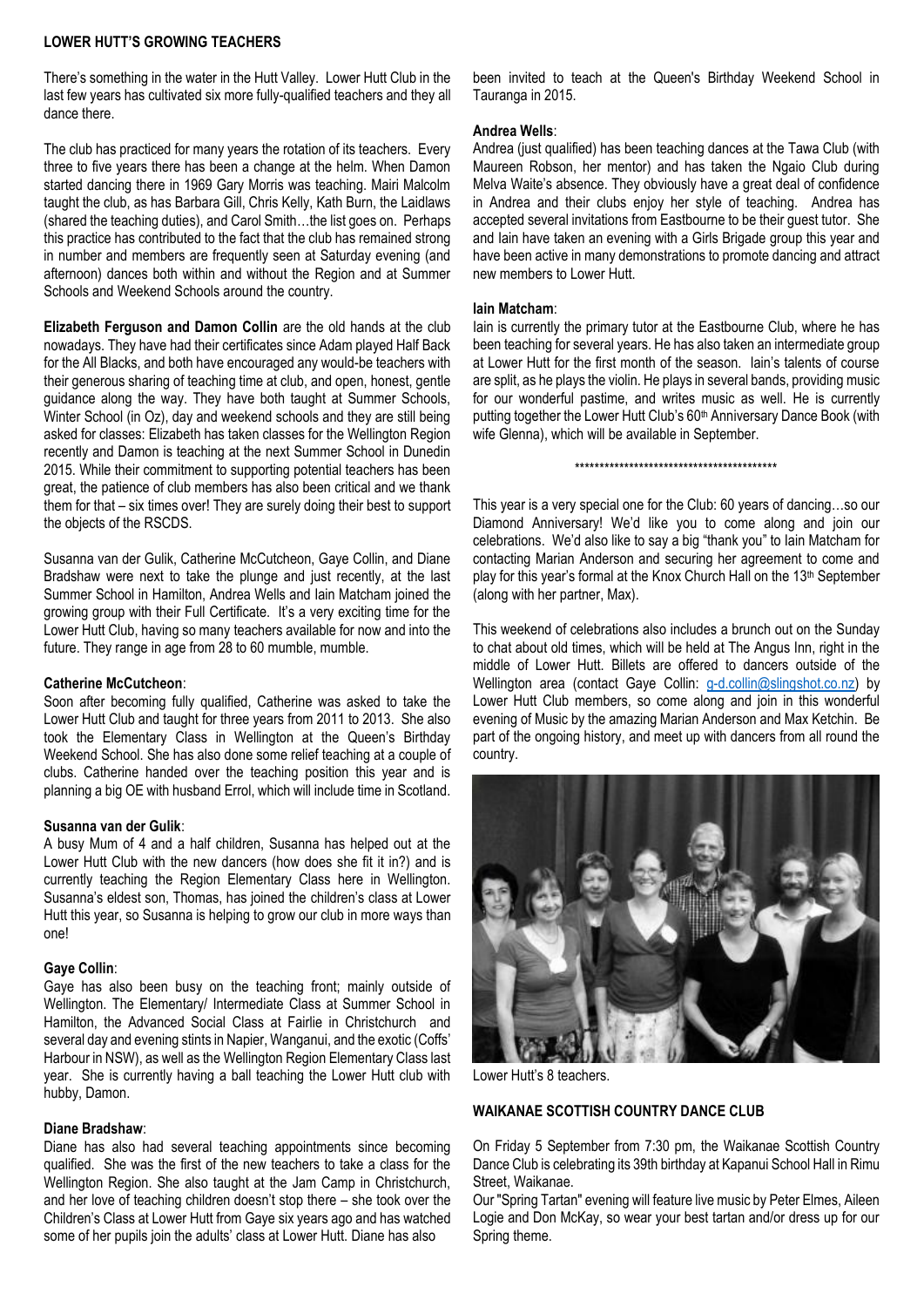## **WAIKATO / BAY OF PLENTY REGION**

The Waikato/Bay of Plenty Region is in full swing with annual dances being held at regular intervals over the season. Our Region stretches from Whitianga and Thames to Taupo, from Opotiki to Te Awamutu, from Tauranga and the Mount, through Rotorua and Tokoroa to Cambridge and Hamilton and each club provides a wonderful evening of dancing, and enough sustenance to keep us dancing for much longer!

We have enjoyed an abbreviated Queen's Birthday Weekend School over the Saturday and Sunday of this long weekend – folk attending enjoyed the 2 class sessions and had plenty of energy left to dance the night away at the ball on the Saturday evening. The ceilidh on Sunday evening was very well attended by the school participants, as well as visitors and locals who came to experience a ceilidh after reading the advertising in our local newspaper.

This school was the first time for many years that only 3 classes were offered – Beginners/Elementary, Upper Intermediate and a Low Impact/Advanced class. It was great to have the Monday free to prepare for the week ahead.

Our next big event is the combined Region and Cambridge SCD Society Ball, where we have the pleasure of Marian Anderson and Max Ketchin providing the music. This will be a wonderful evening, held in the fabulous Cambridge Town Hall, and we are anticipating many visitors from outside our area joining us on this night. Everyone is welcome.

Later in the year we have the Jam Medal Tests being hosted by one of the Region Clubs.

All clubs in our Region welcome visitors and many new friendships have been made by such meetings. We look forward to seeing you too one day soon.

#### **Queen's Birthday Weekend School 2014**

It began as a suggestion – Queen's Birthday Week End School for 2014 has been cancelled, perhaps we could run a day school on the Saturday with a dance to follow, it would be a pity to have nothing at all in the region at Queen's Birthday Weekend. The club said, "Okay Jane, we can do that!"

Then it grew into classes on the Saturday and Sunday, tea dance Saturday night and a Ceilidh on Sunday night. Of course there were also the other activities on Saturday afternoon and the music workshop on Sunday morning which were much appreciated by those who took part.

Glenna took on the job as organiser and put together a very well organised and enjoyable school. Of course the club got in behind and supported Glenna – we had a meeting to get the ball rolling, brainstorming – throwing ideas around – and a yummy lunch together.

Then there were workshops where we had fun learning to make paper roses, some looked a little sad, but we soon got the hang of it and they began to look better and we had fun together.

There is always the worry as to whether there will be enough people register to make a school worthwhile – I think everyone would agree it was a worthwhile two days.

It is a lot of work for a small club and I think we were all exhausted by Sunday night. The tea dance went off really well, Bourach Mor have to be congratulated for their excellent playing for the dances and Jane being MC.

Then there was the Ceilidh – a great crowd gathered and it was obvious the visitors were as enthusiastic as the dancers to get involved in the dances. It was also great to see so many people get behind the theme and dress up in their various costumes.

All in all a very successful two day school. We hope you enjoyed it. A huge thank you to Jan and Fiona who helped us in the kitchen, Glenna for all the organising and of course to the members of Te Awamutu Club.

## **AUCKLAND REGION**

Three events were held in the Auckland Region for the Commonwealth Ceilidh:

**Mangonui:** The small fishing community hosts a ceilidh once a month and for June took part in the Commonwealth Ceilidh.

Waipu: As a centre of significant Scottish settlement in the 19<sup>th</sup> century, Waipu has always been strong in Scottish events. The band "Twisty Willow" played for the event with over 240 people crammed into the Coronation Hall.

**Auckland:** the Auckland Region, in conjunction with the Hillsborough Ceilidh Club and Ellerslie Youth Group, hired the very large netball stadium at St Johns. A crowd of 230 (half Scottish country dancers and half ceilidh dancer, friends, family and others) enjoyed the music from the ceilidh club musicians. Opened by Dick Quax, Silver Medallist at the Edinburgh Games, the ceilidh got off to a swinging start. The programme of ceilidh and country dances was greatly enjoyed.



Photo of Canadian Barn Dance – courtesy of Miriam Laidlaw.

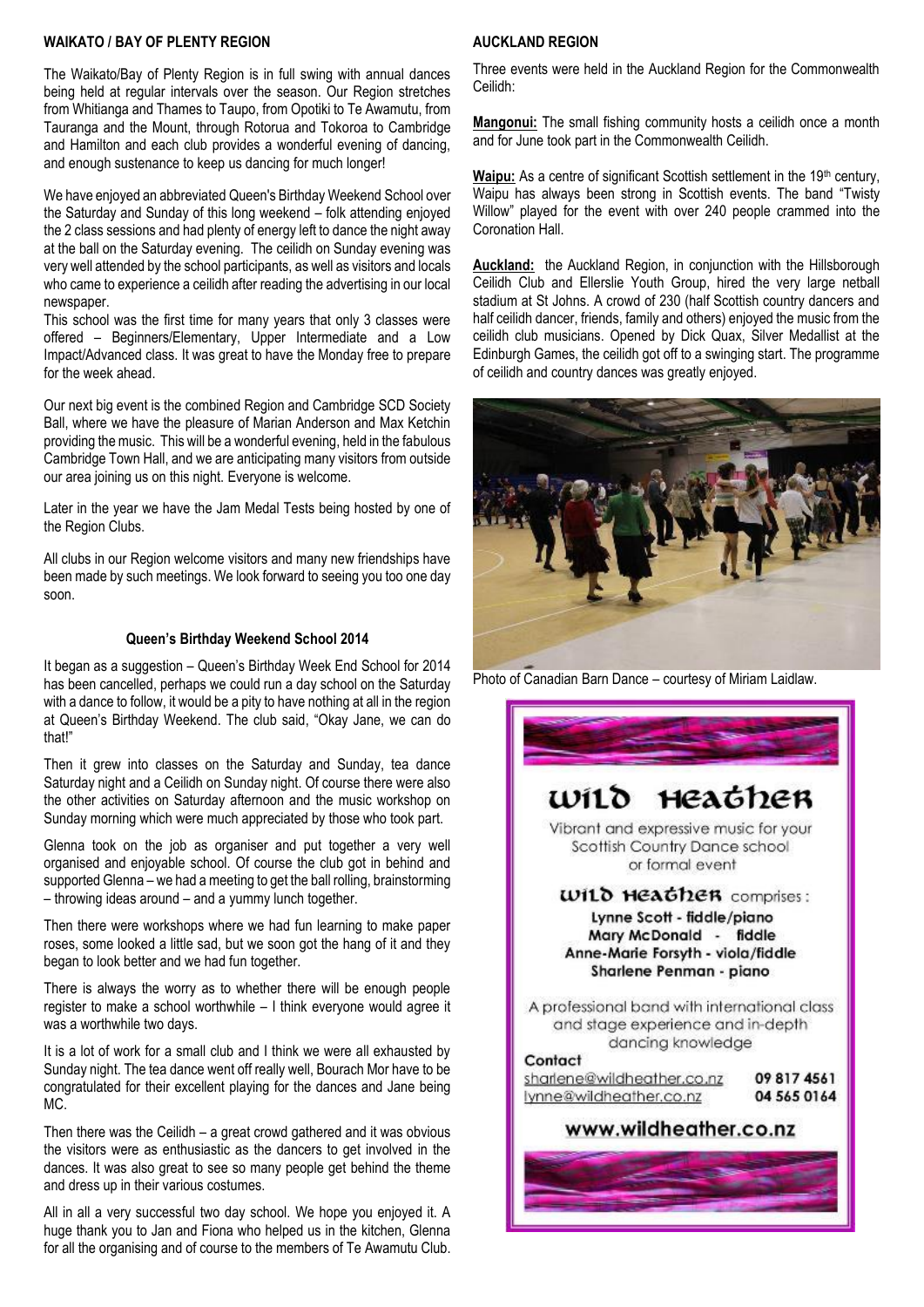## *"Pr*ê*t…....Et" "Ready…… and" (Part 1)*

My experiences in playing for Scottish Country Dancing in France.

It all started with a snap decision to change my status from 'dancer' to 'musician course participant' at the Dunedin Summer School of 2006-7. When I discovered that the leaders of this musicians' course were to be Mo Rutherford and Neil Copland,(who had also led the very first NZ Musicians' course at Hamilton in 2003-4), there was no doubt in my mind that I had to attend the musicians' course, and as a consequence, stifle my desire to dance (the musicians' course was in those days, held in the mornings so any dancing musicians had to make a hard choice--not like today's courses which are run in the afternoon, kindly catering for all those musicians who are also dancers). Mo and Neil were such dynamic, able and giving tutors at Hamilton, so much so that I just had to be part of their class again.

So here I was in Dunedin, a participant in an eclectic group of musos amongst which there was a lady from France, Diana Sarran, a violinist, who had heard about the musicians' course run by RSCDS NZ Branch. Her desire to learn more about the style, band work and class work led her to venture to southern shores. Conversations with Diana led us to the point where she told me her club, 'Chanterelle', in Lyons did not have live music and that she was the only musician, and that she did not feel comfortable or confident enough to play solo for class. I told her I was going to Paris again soon, and that I would make a detour and go to her club and if she wanted to, I would play with her for class and 'get her started'.

As it turned out when I did make the trip to Paris in 2010, (Chopin and Liszt's bicentenary), and the detour to Lyon, on the TGV from Paris, Diana's daughter in England had a baby earlier than expected so she was away on Grandmother duties and not there when I turned up.

However I did play for her SCD class, for the young teacher of that club, Raphaelle Orgeret, (then in her mid-twenties) who teaches in both French and English. The club meets in a primary school; there is an 'in tune' relatively new upright piano, which we moved away from the wall, lifting it as there were no casters, placing it at an angle so I could see the dancers. The club meets on a Friday night at 7.30 pm and has 3/4/5 sets of young people, including the young children of the dancers. Raphaelle only told me which dances she was going to teach when I arrived in Lyon, so 'any good' sets of tunes became quite normal. Occasionally Christiane, Raphaelle's mother, had the music for the particular dance so I was able to use that, sight reading it and putting it with relevant matching tunes to create a set 'on the fly'. Luckily I had taken my folder of "useful tunes for SCD."

The French equivalent of "Ready and" is "Prêt ...et" so hence the title above. Raphaelle is very clear with her tempi and gives very precise, clear instructions both to her class and to the musician. The dancing was lively and energetic, as it is with younger dancers, and they were very appreciative of the live music and asked me when was I returning? Hmmm....

The day after playing there, this first time, I was tasked with giving a The more the merrier - we look forward to seeing you there! workshop to local dancing musicians. It turned out there were 2 young school teacher trainees, Melissa and Corinne, who dance at Chanterelle, who speak good English, and who played piano and violin respectively. They were eager to learn the subtleties of playing Scottish music, with a Scottish accent so I sent them, ahead of time, a reel, a jig and a strathspey set of tunes. We met in Melissa's apartment/flat because she had an electronic piano. However the conditions were not so favourable. The piano was in the kitchen/dining area, with the table and chairs hard up against it. We had to do some furniture relocating before we could fit 3 people and a piano bench into the small space in front of the piano. We spent a profitable few hours playing and discussing Scottish music, after which they began to feel more comfortable with the style. The makings of a good duo for class playing and with Diana, a small but enthusiastic band I thought. A bientôt, … **Sharlene Penman**

#### **THE NEW PLYMOUTH SCOTTISH COUNTRY DANCE CLUB**

is celebrating **60 years** of dancing on

August 2nd 2014 at Anglican Church Hall Henui St, Fitzroy New Plymouth.

The format yet to be organised is a late afternoon dance followed by dinner.

Any past members who wish to be contacted can email secretary Flora Rookes at [florian.rookes@gmail.com](mailto:florian.rookes@gmail.com)

**comp**



#### **Communication and Publicity**

**Facebook**: remember to like the New Zealand Branch, you will find us under **Dance Scottish New Zealand.** Clubs and Regions can also use this page to advertise or report on local events.

**Commonwealth Ceilidh:** what a great success with over 850 participants from all over New Zealand! Do take the time to visit the Branch websit[e www.dancescottish.org.nz](http://www.dancescottish.org.nz/) to see photos and videos of the New Zealand ceilidhs.

**Become a member**: as fee collection time approaches clubs might want to order extra copies of the brochure outlining nine "great reasons to become an RSCDS member". Brochures are available free of charge to clubs and regions.

Emai[l communication@dancescottish.org.nz](mailto:communication@dancescottish.org.nz) to order your copies.

2014 is my last year as Communication and Publicity co-ordinator so this is your chance to get in and make a difference for members. Start thinking about whether you or someone at your Club might like to fill this role. **Debbie Roxburgh**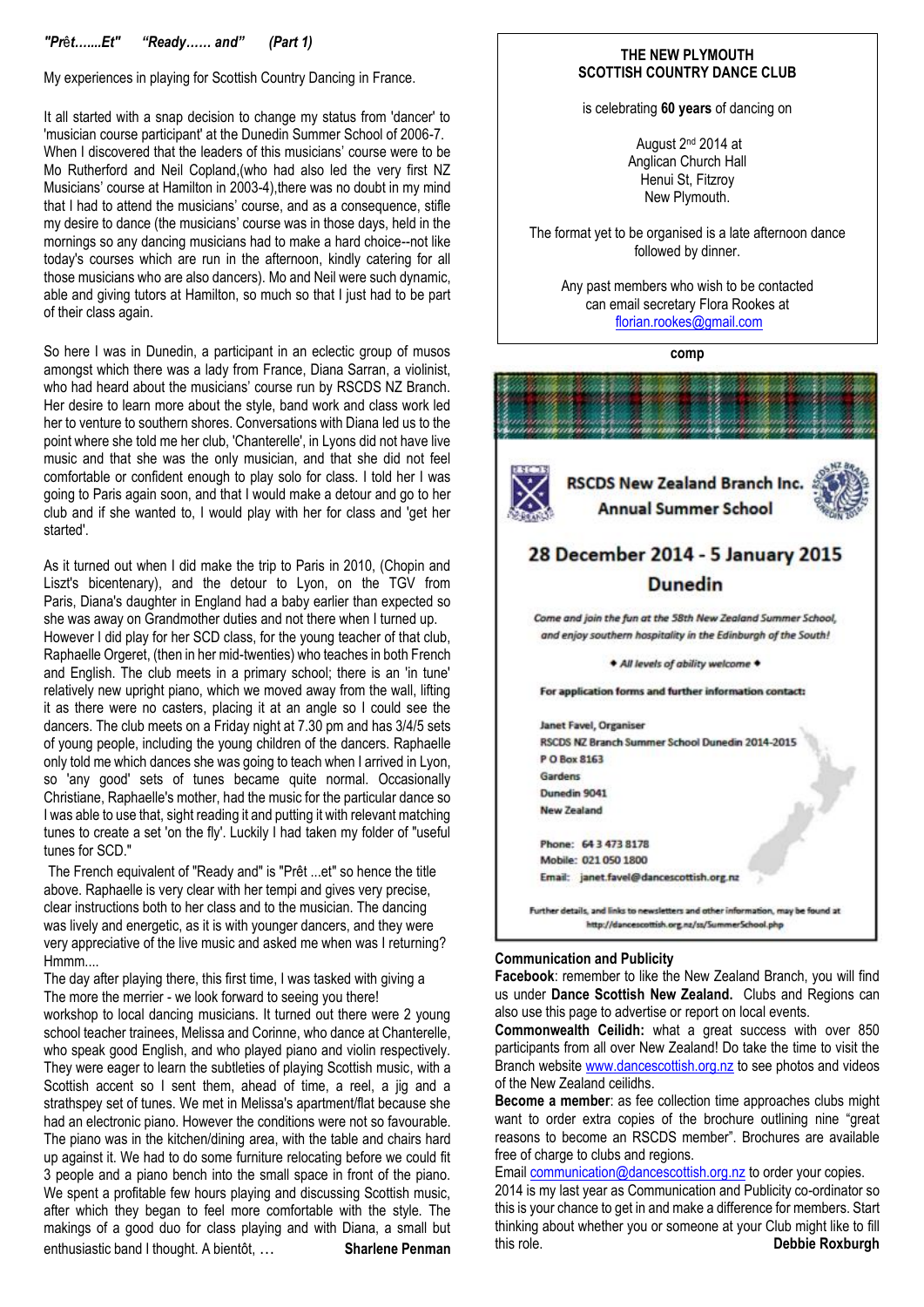#### **MEMBERSHIP**

It is great to hear so many clubs have already attracted new people to dancing; the next stage is turning those new dancers into members.

As we are rapidly approaching membership renewal time what a great opportunity to sell the benefits of RSCDS membership to those dancers at your club who are not members YET.

Remember all we need is one new member from each club and our branch membership will keep rising each year!!

Benefits of RSCDS membership to entice current club members and new dancers:

- Receiving Kiwi News, RSCDS Dancer and New Zealand Scottish Country Dancer magazines
- Reduced fees for day, weekend and Summer School
- Discounted rates for attending club and region dances

## **NOTE FOR CURRENT MEMBERS**:

The RSCDS database has recently undergone a major overhaul and they are in the process of ironing out any resulting kinks. On this note all members should have received their April copy of the RSCDS dancer magazine. If you have not received this, please contact Michael (Secretary) or myself and we will sort this out.

## **Hannah Roxburgh Membership Coordinator**

#### **EDUCATION AND TRAINING**

Basic Teaching Skills Course– all set to go in July in the Waikato with enthusiastic dancers and an equally enthusiastic tutor – thanks to the Waikato region for promoting this course, following after a successful Queen's Birthday Weekend in Te Awamutu.

Unit 1 – on line in October and all registrations to hand – Debbie Roxburgh in charge

Unit 2 & 3 - Doug Mills is exam tutor at Summer School in Dunedin and working with unit 2 tutors in the regions – all registrations to hand and our Branch Secretary works his magic with the paperwork for Head Quarters.

Best wishes to all the candidates for 2014 while working through their chosen units – all the dancers and teachers are here to support you.

## **REMITS AND NOMINATIONS**

Please note that remits for AGM 2015 on 1st January 2015, and nominations for Branch office for 2015 MUST be received by the Branch Secretary by 31st August 2014.

Remits and Nominations require a nominator and seconder, both of whom must be current Members of the NZ Branch. Nominations also require acceptance by the nominee who must also be a Member of the NZ Branch.

Email delivery to the secretary [\(secretary@dancescottish.org.nz\)](mailto:secretary@dancescottish.org.nz) is acceptable as long as the above requirements can be confirmed. Nomination forms are available from the Secretary or from the Branch website. Guidelines for nominations via email are also available on the website.

The Current Secretary, Communication and Publicity Coordinator and Youth Coordinator are not seeking re-nomination. Job Descriptions for these positions can be obtained from the Secretary. All other current Management Committee Members have indicated that they are willing to seek re-election for 2015. Please note that all members are appointed for one year, therefore nominations can be made for any position even though the incumbent is seeking re-election.

## **RSCDS AGM - Perth, 8 November 2014**

If you will be in Scotland on 8<sup>th</sup> November and would like to represent the New Zealand Branch at the RSCDS AGM please contact the Branch Secretary. The AGM weekend includes social events and dances – see RSCDS Website.

## **NOTES FROM THE MUSIC ADVISER**

What's in a Band? A behind-the-scenes look

Behind every successful band there is … not necessarily a woman, but certainly a number of people wearing several different hats. This article takes a look at the behind-the-scenes activities that go to build a band. It's not a fixed structure, and one person may take on several roles. This (in no particular order) is how a band *might* organise itself:

Initiator of the band – the person who gathered these musicians together in the first place, and maybe decided on a name for the band. It might have been a serendipitous meeting of like-minded musicians, or a planned search for a desired set of instruments. Someone, somewhere, said "Let's make a band!"

Contact person – takes the bookings, ensures that band members are available for the date, collects all the event details and negotiates fees and expenses. S/he might also arrange travel.

Publicity and presentation – manages advertising and promotion of the band. This is likely to include posters, business cards, advertisements and managing a website. On-stage presentation is also a likely focus.

Music arranger – researches each dance to seek out the specified lead tune, analyse the dance structure and find matching tunes in suitable keys, which are then arranged into a "set". The music is then published in a form that all can read, with chord symbols and any required markings for performance. Many arrangers use a specialist music-notation program, which works a bit like Word but with the screen "pre-painted" with the five lines of the stave.

Rehearsal director – sets up a schedule and leads rehearsals so that the band achieves its musical goals.

On-stage leader – the person who leads the bow-and-curtsey chords and monitors the tempo to keep it steady for dancing. This is probably the band member with whom the MC confers on the night.

Sound manager – is in charge of setting up all the sound amplification equipment, checking sound levels and instrumental balance before the dance starts, and keeping an ear on the sound as the event progresses to maintain quality and appropriate volume. May or may not be a playing member of the band, but is always worth his/her weight in gold! At the end of the dancing, the sound equipment needs to be packed away carefully but efficiently under his/her direction.

And then all these roles come together to produce what you hear on the dance floor **LYNNE SCOTT** 

## **BRANCH TREASURER**

Following on from my report to AGM 2014, I have completed the rearrangements to the accounting software to provide a significantly different presentation of Financial Reports to members. The aim is to provide readable, understandable and transparent reports – I hope you will find that to be the case for the 2013 / 2014 reports.

I have also put the financial magnifying glass to many areas of the Branch's activities and have identified several items that could be addressed:

a) Reduce the load on membership fees (hence making it easier to encourage non-members to join)

b) Clarify the lines between the various funds and activities of the Branch. Targeted items are:

Budget to "break even"; Management Committee meetings & expenses; Publications; Shops; RSCDS/RSCDSNZB Fee split.

Management Committee has decided to retain Mid-year committee meetings and has already implemented the change to include the Shopkeepers costs in the Shops Financial Statements.

I encourage members to have their say on these matters at AGM 2015.

 **BILL JACOB**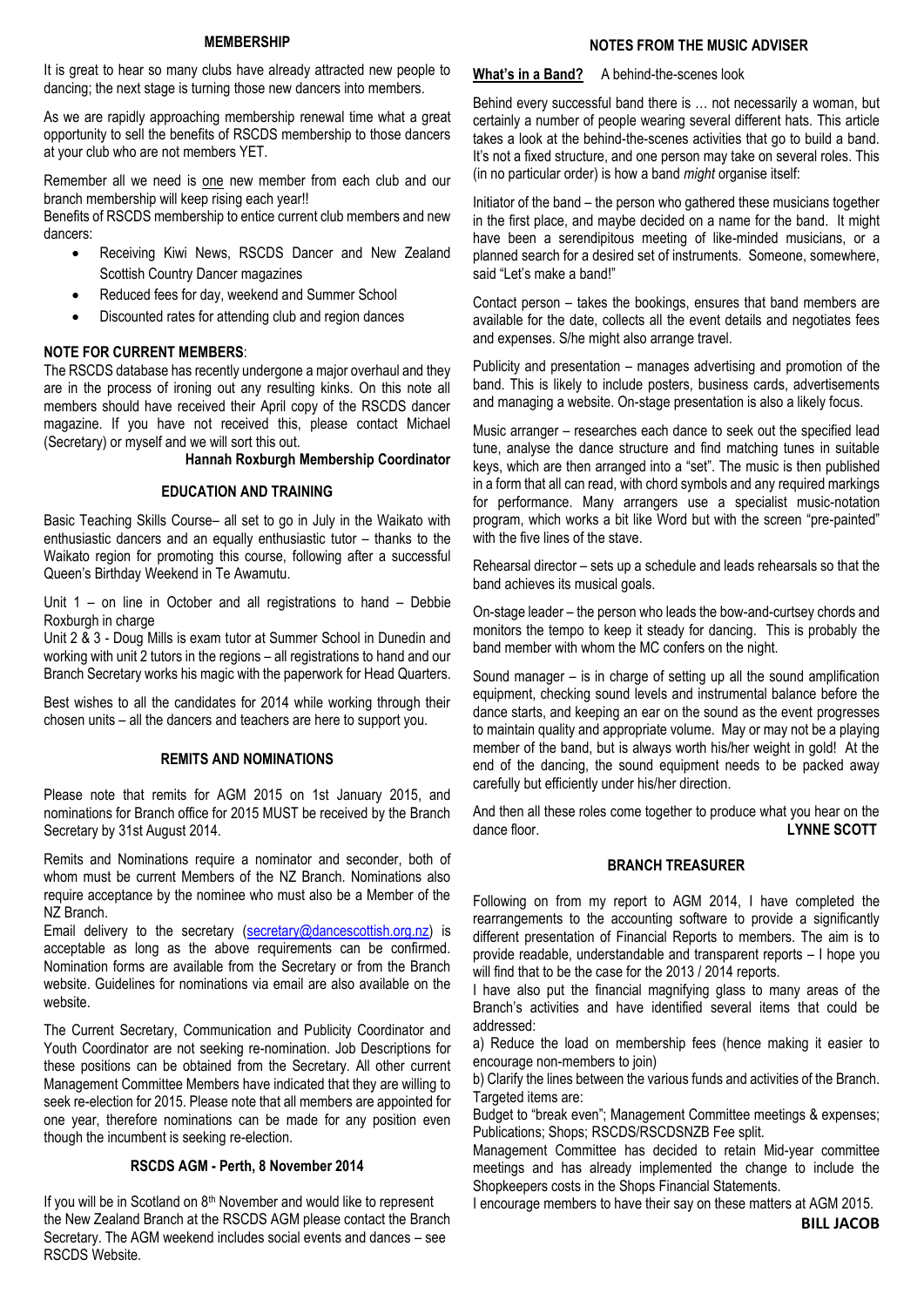## **SHOP KEEPERS**

**Record Shop** *Dorothy W Wilson,*  P O Box 612, Blenheim 7240 Ph 03 578 3766 Email: [recordshop@rscdsnzb.org.nz](mailto:recordshop@rscdsnzb.org.nz)



## **Recordshop Trading:**

Because of my absence overseas, the Branch Recordshop is currently closed. It will be open to orders from 1 August 2014, for a period of three weeks. After this date I shall be preparing for Stocktaking, Annual Balance and Annual Audit of the accounts at the end of August. You will be pleased to note that the situation will return to normal as from

| 1 September 2014. |                                               |
|-------------------|-----------------------------------------------|
| Summarising:      |                                               |
| June and July     | Recordshop Closed                             |
| 1-21 August       | Normal Recordshop Trading                     |
| 22-31 August      | Recordshop Closed for Annual Stocktaking etc. |
| 1 September       | Recordshop re-opens for Business as usual     |

The good news is that, *at the time of writing this colum*n (May 2014), all is going to plan at HQ for the release late July of three CDs from the RSCDS – Music for Book 48, Music for 3rd Graded and Music for Hugh Foss Song Tunes.

My initial order is with the Society and I would hope to have them for distribution during the 1st-21st August period!!

For those who have not yet placed an order for one, two or all 3 of these CDs, Don't panic - there will be further supplies arriving from September onwards!

A reminder of the contents of Book 48:

15 tracks (Musician Susan MacFadyen) The Newburgh Jig 8x32, Rutland Reel 8x40; Golden Years 8x32S; Monica's Twist 4x32J; Rye Twist 5x32R; City of Belfast 3x32S; Sunshine & Sweeties Jig 8x32; The Tri Mariner 8x32R; A Summer Meeting 3x32S; Festival Man 8x32J; Fireworks Reel 8x32; Rougement Castle 3x32S; Lady in Red 5x32Slow Jig; Farewell to Helensburgh 8x32S; MacLeod's Wedding 5x48R A good selection!

## **Bookshop Bitz**

**Coming soon –** Book 48 and Third Graded Book will be released by Headquarters later this year. I expect to receive a supply in September



and am happy to take orders if you would like to be among the first to get a copy.

**Book 47** – is now available and so is the new 'Manual of Scottish Country Dancing'.

**Temporary Closure** - The Bookshop will be closed from Friday 25<sup>th</sup> July until the end of August.



Remember that the Bookshop is where you can get your Dancing Books.



# Contact

*Sue Pearson:* By email [Bookshop@rscdsnzb.org.nz](mailto:Bookshop@rscdsnzb.org.nz)

 Via NZ Branch Website or by snailmail C/- 21 Stafford Street, Wanganui 4501



## **HOPPIT JAM CAMP**

…………..is coming with a Hobbit theme!

10-12 July 2015

Totara Springs

Middle Earth

## Matamata

Dancers aged 6 years to 19 and their chaperones start planning and fundraising for this wonderful weekend!

Email [jamcamp@dancescottish.org.nz.](mailto:jamcamp@dancescottish.org.nz)



## 3pm, Sunday 3 August 2014 Paraparaumu Memorial Hall, Aorangi Street, Paraparaumu

music by lain Matcham, Aileen Logie and Catherine Ireland

\$12 adults \$10 RSCDS members \$5 children and non dancers

# PROGRAMME

- Davey's Locker The Laird of Milton's Daughter  $\mathbf{I}$ × 12 Coates Crescent The Barmkin  $\mathbf R$  $\cdot$ Mrs Stewart's lie Saughie Haugh **S** Merlin's Thorn R Morrison's Measure s **Barbara's Strathspey** The Flowers of Edinburgh R The Hunting Horn . .s Miss Gibson's Strathspey The Dev'll Amang the Tailors R **TEA** The Brudenell Jig Sueno's Stone . **The Singing Sands** The Montgomeries' Rant Glen Mor Cadgers in the Canongate **AULD LANGE SYNE** 
	-
- \*\* find a clever partner
- only get up to dance if you know this dance
- **Graded Book** Book 22 Book 40 2<sup>nd</sup> Graded Book Book 35 Leaflet A Gray, Tweedale Collection R Goldring, Reels for Alice Book 46 Book 1 Archives Leaflet Book 14
- $2^{nd}$  Graded Book 4 Dances for 2008 **B Priddy, Silver Rose** Book 30 E Fobres, SCDS Book 9